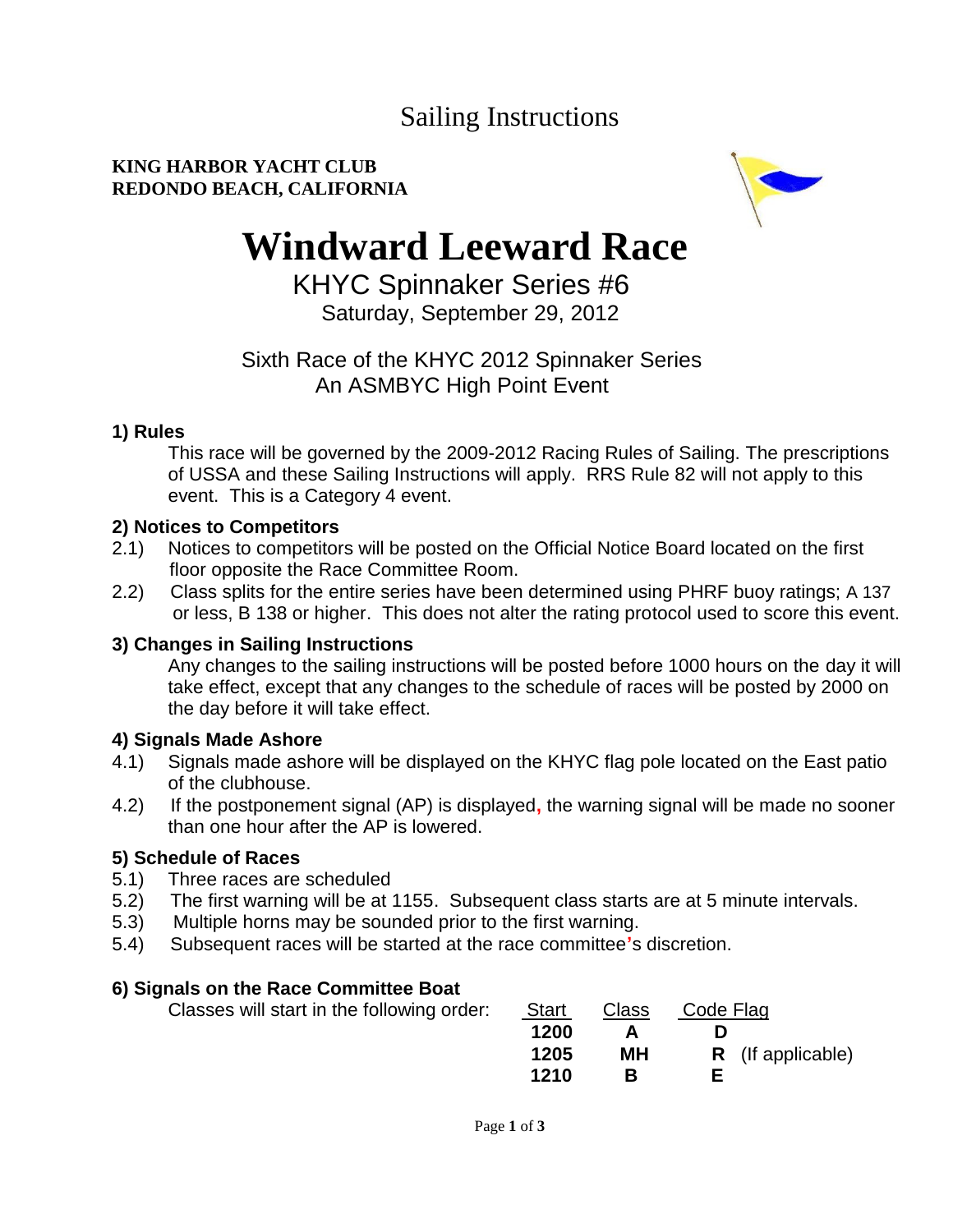# Sailing Instructions **Windward Leeward Race**

### **7) The Race Course**

- 7.1) The racing area will be in the vicinity of "S" Mark per 2012 KHYC Race Mark Guide.
- 7.2) There will be three races chosen from those listed on the KHYC Spinnaker #6 Course Chart.

#### **8) Marks**

- 8.1) Marks are spar buoys or inflatable replacements in the approximate positions defined on the 2012 KHYC Race Mark Guide.
- 8.2) W is an orange inflatable located at approximately N33° 51' 16.5", W 118° 25' 26.9".

## **9) The Start**

- 9.1) Race will be started using rule 26 with classes starting per paragraph 5 of this document.
- 9.2) The starting line will be between a staff displaying an orange flag on the race committee boat and a staff with an orange flag floating to port from the race committee boat. The start/finish line is restricted except when starting or finishing.
- 9.3) All boats must check in with the Race Committee on the water prior to **"their"** class warning signal.
- 9.4) Boats whose preparatory signal has not been made shall **keep clear of the starting line,** as well as, those boats whose preparatory signal has been made.
- 9.5) The Race Committee will attempt to call on the course side (OCS) boats on VHF channel 78 after the starting signal. Failure to call a boat OCS is not grounds for redress.

### **10) The Finish**

The finish line is the same as the start line.

### **11) Penalty System**

- 11.1) The 720-degree turn penalty is replaced with a 360-degree turn penalty, to include one tack and one jibe, modifying the Scoring Penalty, rules 44.1 & 44.2. Rule 44.3 shall not apply.
- 11.2) Boats that accept and execute the turn's penalty shall sign up to that effect on the form posted on the Official Notice Board after the days' racing and within the protest time limit.

# **12) Time Limit**

- 12.1) Boats failing to start within four minutes after their start signal shall be scored did not start (DNS).
- 12.2) Boats failing to finish within 20 minutes after the first boat of their class has finished will be scored did not finish (DNF)